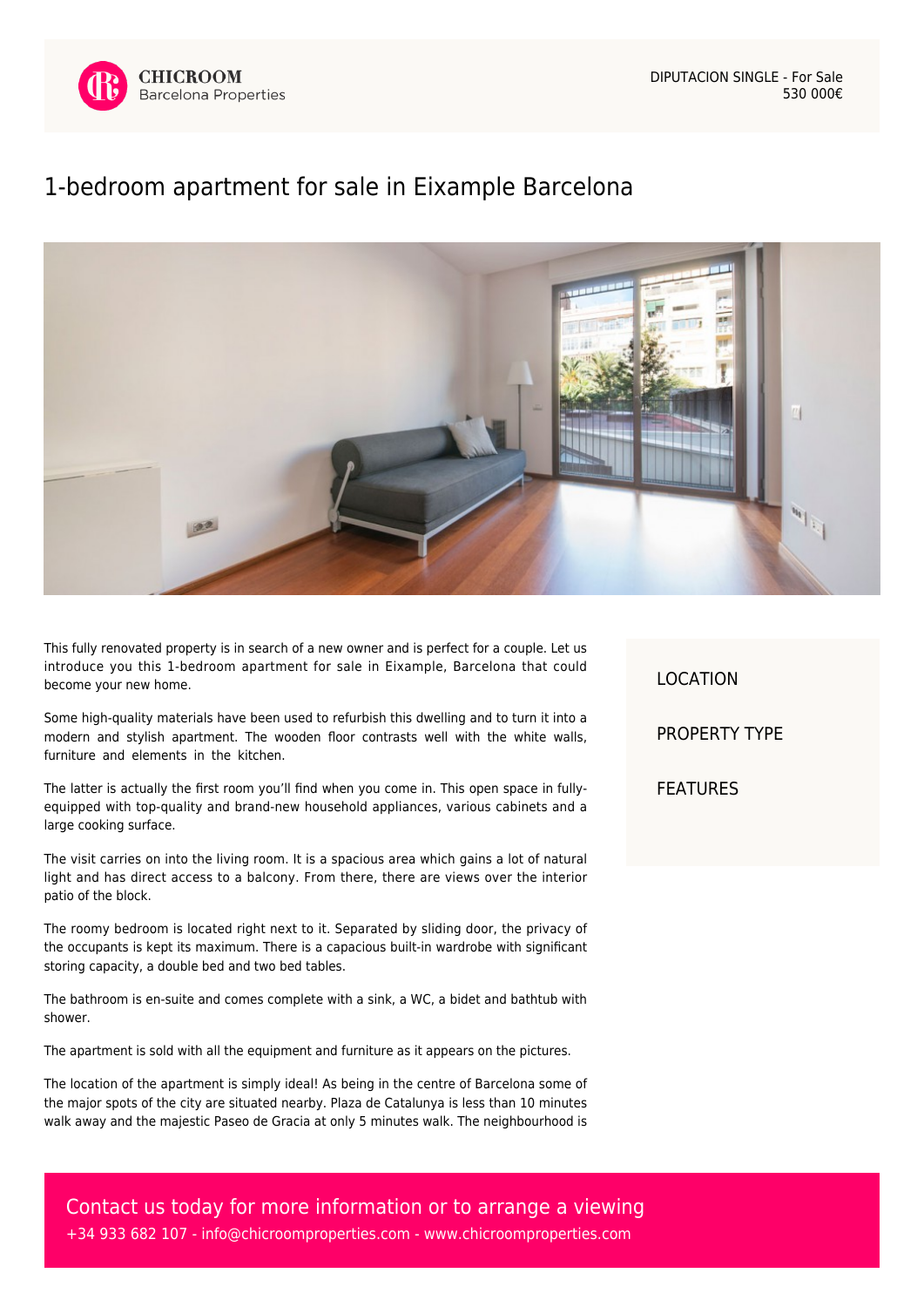

full of bars and restaurants serving exquisite local and international food. Getting around Barcelona is extremely easy thanks to a vast and efficient public transport network connecting the district with the rest of the city.

**[See more information about this property on our website.](https://www.chicroomproperties.com/en/property/867/1-bedroom-apartment-for-sale-in-eixample-barcelona/)**

Contact us today for more information or to arrange a viewing +34 933 682 107 - [info@chicroomproperties.com](mailto:info@chicroomproperties.com) - [www.chicroomproperties.com](http://www.chicroomproperties.com)